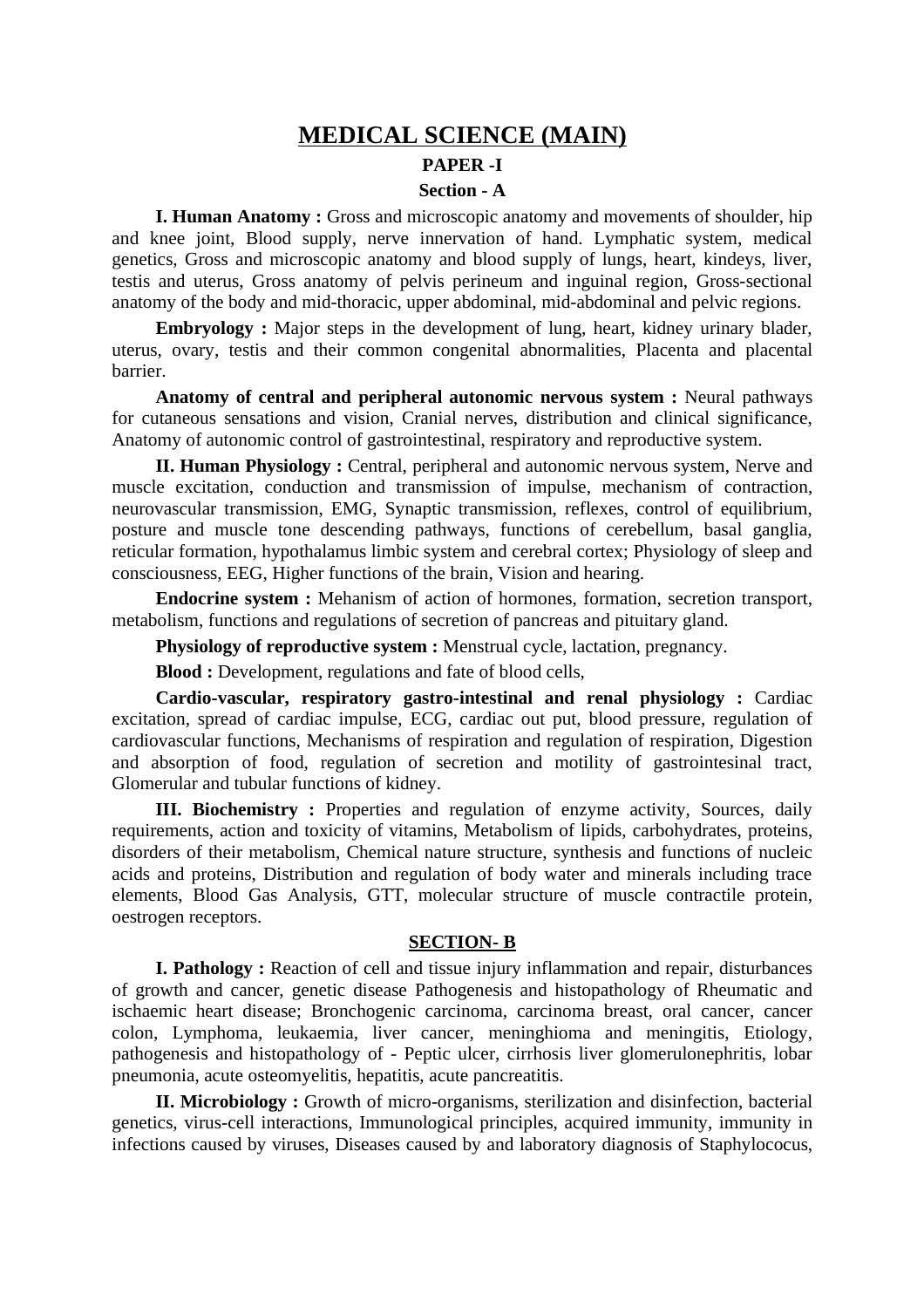enterococcus, salmonella, shigella, pseudomonas, vibrio, herpes viruses rubella, fungi protozoa, helminths, leptospiral infection Dengue, plague.

**III. Pharmacology :** Drug receptor instruction mechanism of drug action, Mechanism of action, dosage, metabolism and side effects of - Pilocarpine, terbutaline, metoprolol, diazepam, acetylsalicylic acid, ibuprofen, frusemide, metronidazole, quinine Chloroquin. Mechanism of action, dosage and toxicity of Ampicillin, Cephalosporins, 1,2,3,4th generations, Aminoglycoside, Doxycycline, Chloramphenicol, rifampicin, Calcium channel blocker, beta blocker, immunosuppressive therapy. Indications, dosage, side-effects and contraindications of - Methortrexate, vincristin, tamoxifen, Classification, route of administration, mechanism of action and side effect of - General anaesthetics, hypnotics, analgesies, Anti-viral, anti-fungal drugs.

**IV. Forensic Medicine and Toxicology :** Forensic examination of injuris and wounds, physical and chemical examination of blood and seminal stains, Organo phosphorus poisoning sedative overdose, hanging drowning, burns, snake envenomation, Age determination.

# **MEDICAL SCIENCE PAPER-II (MAIN) SECTION - A**

#### **1. General Medicine :**

Etiology, Clinical features, diagnosis and principles of management (including prevention) of :-

Malaria, Typhoid, Cholera, Tetanus, Rabies, Exanthematous Fevers, Tuberculosis, AIDS.

Etiology, clinical features, diagnosis and principles of management of : Rheumatic, ischaemic and congenital heart disease, hypertension. Cardiomyopathy, pulmonary embolism, Acute and chronic respiratory infections, bronchial asthma.

Occupational lung disease, pleural effusion, disseminated tuberculosis Malabsorption syndromes, acid peptic disases haematemesis, Viral hepatitis, cirrhosis of liver, alcoholic liver disease.

Acute glomerulonephritis, chronic pyelonephritis, renal failure, nephrotic syndrome, renovascular hypertension, diabetes mellitus, anaemias, coagulation disorders, leukaemia, polycythemia and hyperviscosity syndrome, meiningitis encephalitis, cerebrovascular diseases.

Role of immageology in the work-up of medical problems, ultrasound, echo cardiogram, CT scan, MRI

**Psychiatry :** Common psychiatric disorders, schizophrenia, ECT, lithium.

**II. Paediatrics :** Common paediatric problems congenital cyanotic heart disease, respiratory distress syndrome, broncho pneumonias, kernicterus, AIDS prevention of vertical transmission.

**III. Dermatology :** Common skin diseases, psoriasis, Hansen's disease, fungal infection, scabies, eczema, vitiligo STD.

### **SECTION - B**

**I. General Surgery :** Clinical features, causes diagnosis and principles of management of :